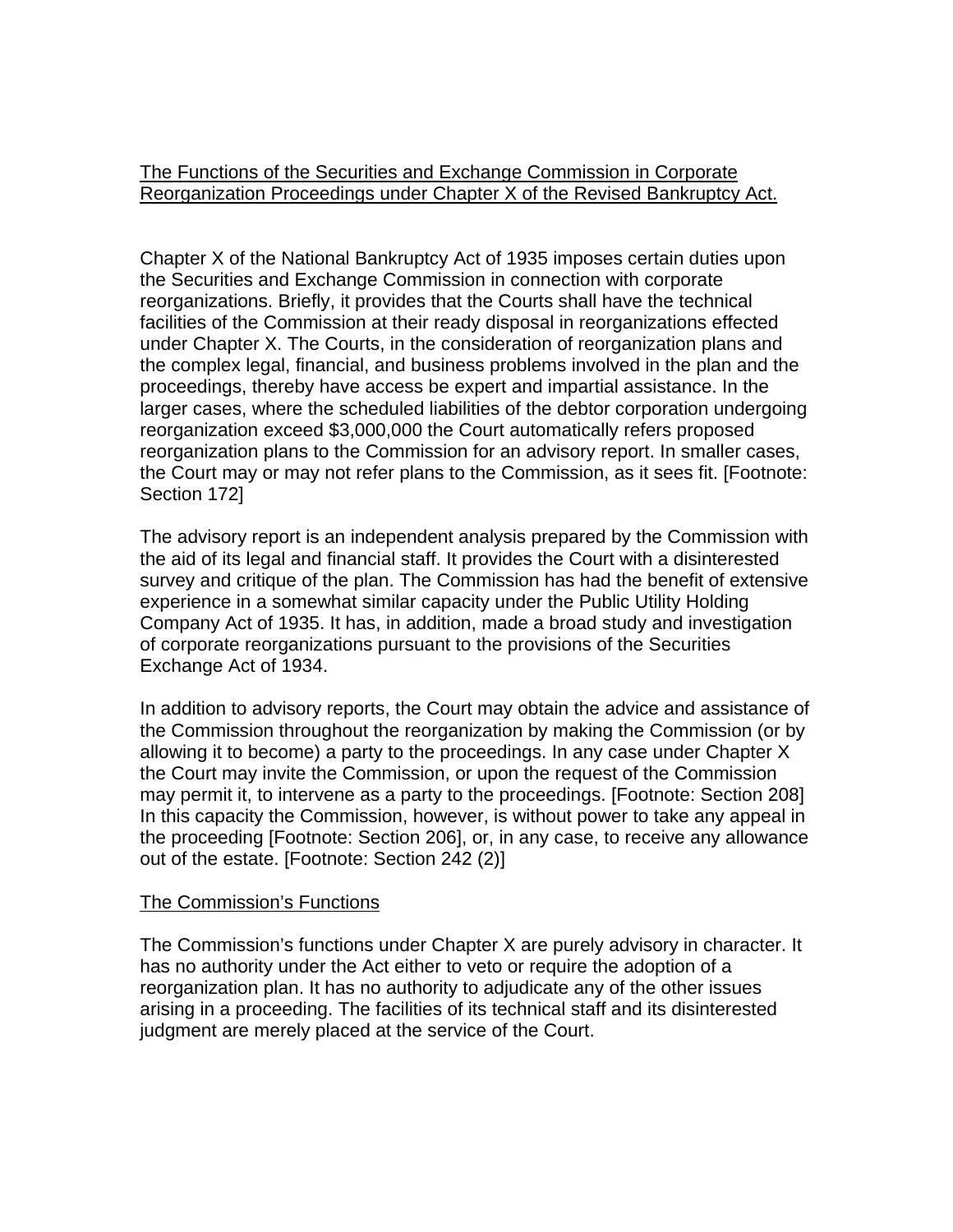Nor does the Commission have authority to conduct its own proceedings in these cases, to hold its own hearings on plans, etc. The work of the Commission under Chapter X is done as an integral part of the proceedings before the Court. The Commission is in a subordinate position in these proceedings as a party. Hence the dangers of duplication are eliminated; the risks of delay minimized.

There are a multitude of matters arising in a reorganization proceeding with respect to which the Commission's active participation or its advisory report, or both, may be of assistance to the Court. A number of these are suggested in the following paragraphs:

The Commission is equipped, by virtue of its trained staff and its experience under the Holding Company Act of 1935 and the investigation of corporate reorganizations made by its Protective Committee Study, to offer the Courts a disinterested, expert opinion on financial matters arising in the course of administration of the estate, while reorganization is pending; e.g. on the desirability as a financial matter of the issuance of trustee's certificates in a particular case. [Footnote: Section 116(2)]

The Commission's facilities would make it possible for it to undertake investigations into trading activities by members of committees and to report thereon to the Courts in connection with allowances of compensation to such persons.

The Commission's experience under the Securities Act of 1935, and the Securities Exchange Act of 1934, renders appropriate for the Commission to submit to the Court recommendations concerning reports on the operation of the estate by the Trustee, and periodical reports to creditors and stockholders. [Footnote: Section 190]

The Commission's facilities would permit it to render assistances with respect to appraisals and valuations in connection with reorganization plans.

The Commission's Protective Committee Study made vary extensive examinations of the content and operations of deposit agreement and trust indentures; and the knowledge and experience it has thus acquired may be of use to the Court in the exercise of its power to scrutinize and disregard the terms of such instruments. [Footnote: Section 212]

The Commission is prepared to render its assistance in the matter of the court's determination of reasonable allowances for compensation and expenses in reorganization proceedings. Similar duties already devolve on the Commission by the terms of the Holding Company Act of 1935.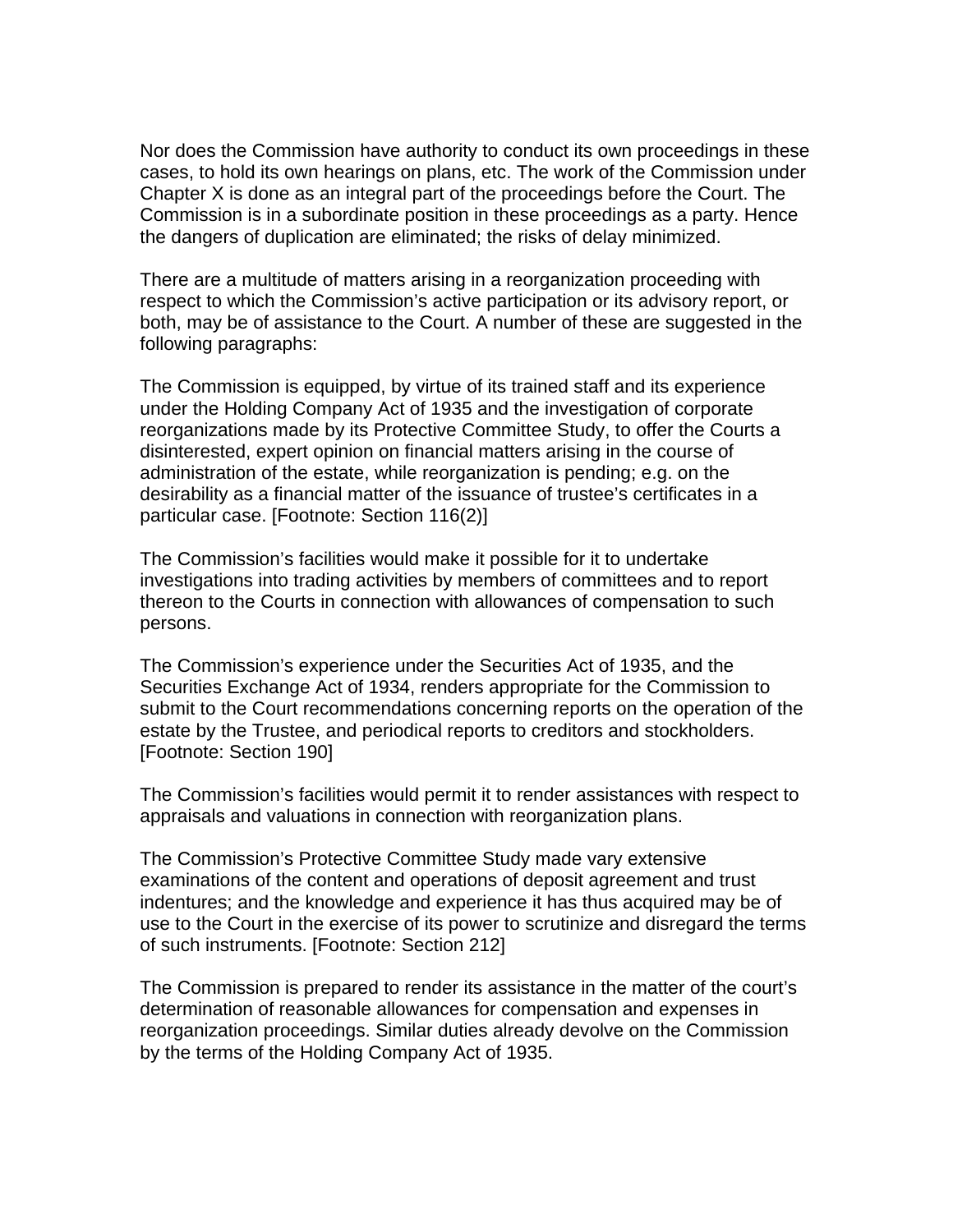The Commission's experience should enable it to be of particular assistance in the consideration of reorganization plans, and the preparation of advisory reports thereon, e.g., the problems of the fairness of plans; the problems relating to the feasibility of such plans.[Footnote: Section 221(2)] It also should be helpful in examining the fairness of provisions relating to the terms and position of new securities to be issued under a plan, and their conformity with sound business and accounting practices. [Footnote: Section 216(12) (b)]

## Commission Appearances in Proceedings

As indicated earlier, upon the invitation or with the approval of the Judge, the Securities and Exchange Commission may become a participant in proceedings under Chapter X. In this way the facilities of the Commission should be at the constant and ready disposal of the Courts during the whole course of the proceedings. In this way, the work of the Commission would become an integral part of the proceedings. As a consequence, the Commission should be able to become most fully acquainted with the facts and problems to be considered in its advisory reports.

It is the Commission's view that it should render assistance to the Courts only in those cases where it is a party. Its work would be done in open court on an equal footing with all other parties.

As a general matter it is perhaps appropriate that the Commission participate in Chapter X only where the latter involve issues of securities outstanding in the hands of the public, or where public interest is in some other way involved. In this connection the size of the case might not itself be the sole criterion, for the Commission might appropriately participate in cases where the investor interest is small (e.g., only \$250,000) but in which such investors are not represented or where they look adequate representation. As a general matter in smaller cases in which there are present only business creditors and the debtor is a small or closely hold corporation, neither the Commission's advisory report nor its active participation would seem to be normally necessary of appropriate. Both cases lack the complexity of the customary reorganization; and, further, most cases of this sort are in substance "compensation" cases, which by the Chandler Act are relegated to proceedings under Chapter XI thereof.

In carrying out its duties under Chapter X, the Commission is eager to cooperate with the Courts in every way possible. At times the Commission will ask to become a party; at other times it will omit the request of the Courts. But in all cases the Commission will endeavor to keep informed on the nature of the cases under Chapter X in order to have an informed judgment as to whether its participation would be fruitful and practicable in particular instances.